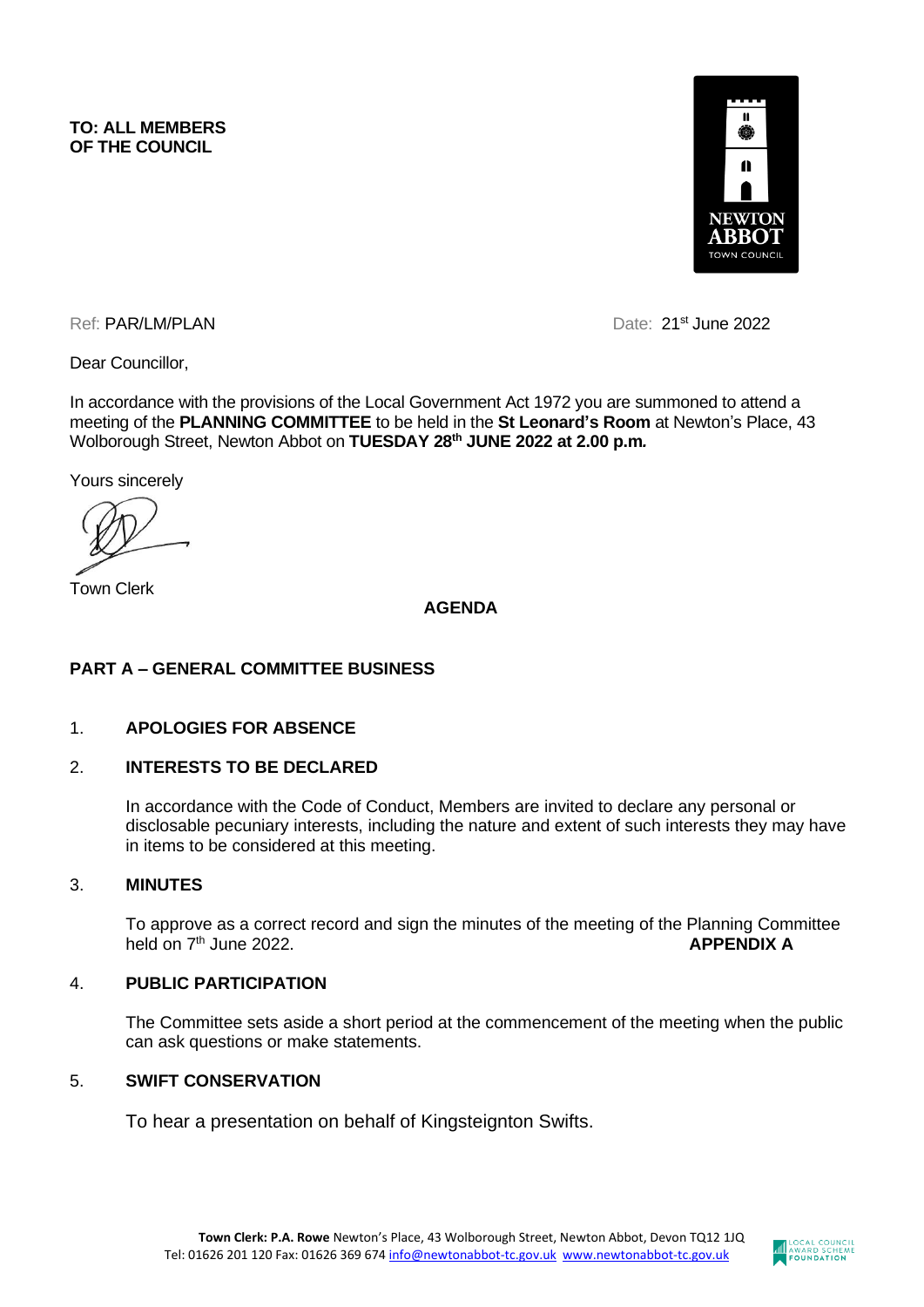### **PART B – ITEMS FOR DECISION**

### 6. **PLANNING APPLICATIONS TO BE CONSIDERED**

To give consideration to applications received since the last meeting of the Committee. **APPENDIX B**

(N.B. The Committee makes observations to the Planning Authority on each application)

#### 7. **NAMING OF STREETS**

To consider appropriate names for any developments arising from number 6 above.

### **PART C – ITEMS FOR INFORMATION ONLY**

### 8. **TEIGNBRIDGE DISTRICT COUNCIL**

- (a) Planning Committee
- (b) Applications

## 9. **DEVON COUNTY COUNCIL (DCC)**

To consider any DCC planning applications

### 10. **PLANNING APPLICATIONS AT VARIANCE WITH TOWN COUNCIL'S OBSERVATIONS**

To note any planning applications at variance with the Town Council's observations.

#### 11. **APPLICATIONS IN NEIGHBOURING PARISHES**

To consider any planning applications in neighbouring parishes:

22/01151/MAJ ABBOTSKERSWELL Land At Ngr 287048 69192, Langaford Bridge, Kingskerswell Road

Reserved Matters application for the construction of 40 dwellings including affordable housing, public open space and associated site infrastructure; pursuant to outline planning permission reference 19/00238/MAJ (approval sought for access, appearance, landscaping, layout and scale)

# 12. **LATE CORRESPONDENCE (if any)**

To note any late correspondence.

## 13. **DATE OF NEXT MEETING**

2.00 p.m. Tuesday 19th July 2022.

#### **DISTRIBUTION**

Councillor C. Bunday (Mayor) Councillor K. Crout Councillor A Hall Councillor M. Hocking Councillor D. Howe Councillor A. Jones (Chairperson Planning Committee) Councillor M. Joyce Councillor C. Parker

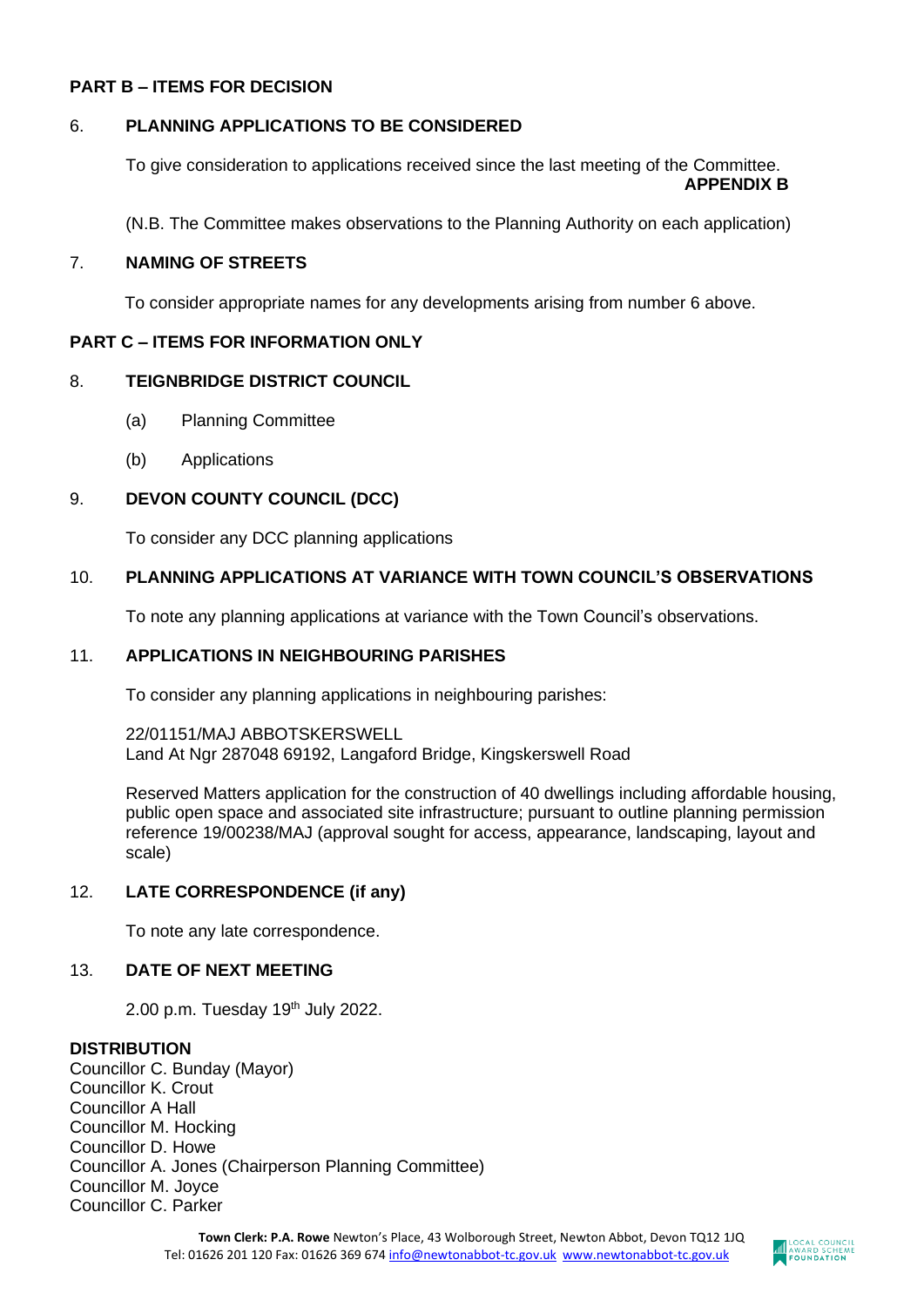Councillor M. Pilkington Councillor M E Ryan (Vice Chairperson Planning Committee) Councillor L. Sheffield (Deputy Mayor) Eric Collar – Tree advisor

### **PLANNING APPLICATIONS TO BE CONSIDERED ON 28th JUNE 2022**

Please note that the Headings in 'Bold' relate to the Wards within Newton Abbot Town Council; namely, Bradley, Brunel, Buckland & Milber, Bushell and College. Brunel is within Teignbridge District Ward of Buckland & Milber.

#### **BRADLEY**

| <b>Application</b>                                                        | <b>Consultation</b><br>deadline |
|---------------------------------------------------------------------------|---------------------------------|
| 22/00628/HOU                                                              | 12/07/22                        |
| 10 Belvedere Road Newton Abbot Devon TQ12 1QJ                             |                                 |
| Replace conservatory with single storey extension with decking            |                                 |
| https://publicaccess.teignbridge.gov.uk/online-                           |                                 |
| applications/applicationDetails.do?activeTab=summary&keyVal=R95A0KPZKAR00 |                                 |
|                                                                           |                                 |
| 22/01022/HOU                                                              | 12/07/22                        |
| 43 Burnley Road Newton Abbot Devon TQ12 1YD                               |                                 |
| Front porch extension and single storey side extension                    |                                 |
| https://publicaccess.teignbridge.gov.uk/online-                           |                                 |
| applications/applicationDetails.do?activeTab=summary&keyVal=RCDZ31PZMOF00 |                                 |
|                                                                           |                                 |

## **BRUNEL**

| <b>Application</b> | <b>Consultation</b><br>deadline |
|--------------------|---------------------------------|
| Nil                |                                 |

### **BUCKLAND & MILBER**

| <b>Application</b>                                                              | <b>Consultation</b><br>deadline |
|---------------------------------------------------------------------------------|---------------------------------|
| 22/00757/HOU                                                                    | 28/06/22                        |
| 4 Fallowfield Close Newton Abbot Devon TQ12 4EG                                 |                                 |
| Single storey front extension                                                   |                                 |
| https://publicaccess.teignbridge.gov.uk/online-                                 |                                 |
| applications/applicationDetails.do?activeTab=summary&keyVal=RA2M0NPZKXQ         |                                 |
| 00                                                                              |                                 |
| 22/00946/HOU                                                                    |                                 |
| 23 Rowantree Road Newton Abbot Devon TQ12 4LL                                   |                                 |
| Single storey side extension, and installation of Juliet balcony on first floor |                                 |
| https://publicaccess.teignbridge.gov.uk/online-                                 |                                 |
| applications/applicationDetails.do?activeTab=summary&keyVal=RBRO3CPZM71         |                                 |
| $\overline{0}$                                                                  |                                 |
|                                                                                 |                                 |

# **BUSHELL**

| <b>Application</b>                                                                                                                                                                            | deadline | <b>Consultation</b>                      |
|-----------------------------------------------------------------------------------------------------------------------------------------------------------------------------------------------|----------|------------------------------------------|
| 22/00856/HOU                                                                                                                                                                                  |          |                                          |
| <b>Town Clerk: P.A. Rowe</b> Newton's Place, 43 Wolborough Street, Newton Abbot, Devon TQ12 1JQ<br>Tel: 01626 201 120 Fax: 01626 369 674 info@newtonabbot-tc.gov.uk www.newtonabbot-tc.gov.uk |          | <b>LOCAL COUNCE</b><br><b>FOUNDATION</b> |